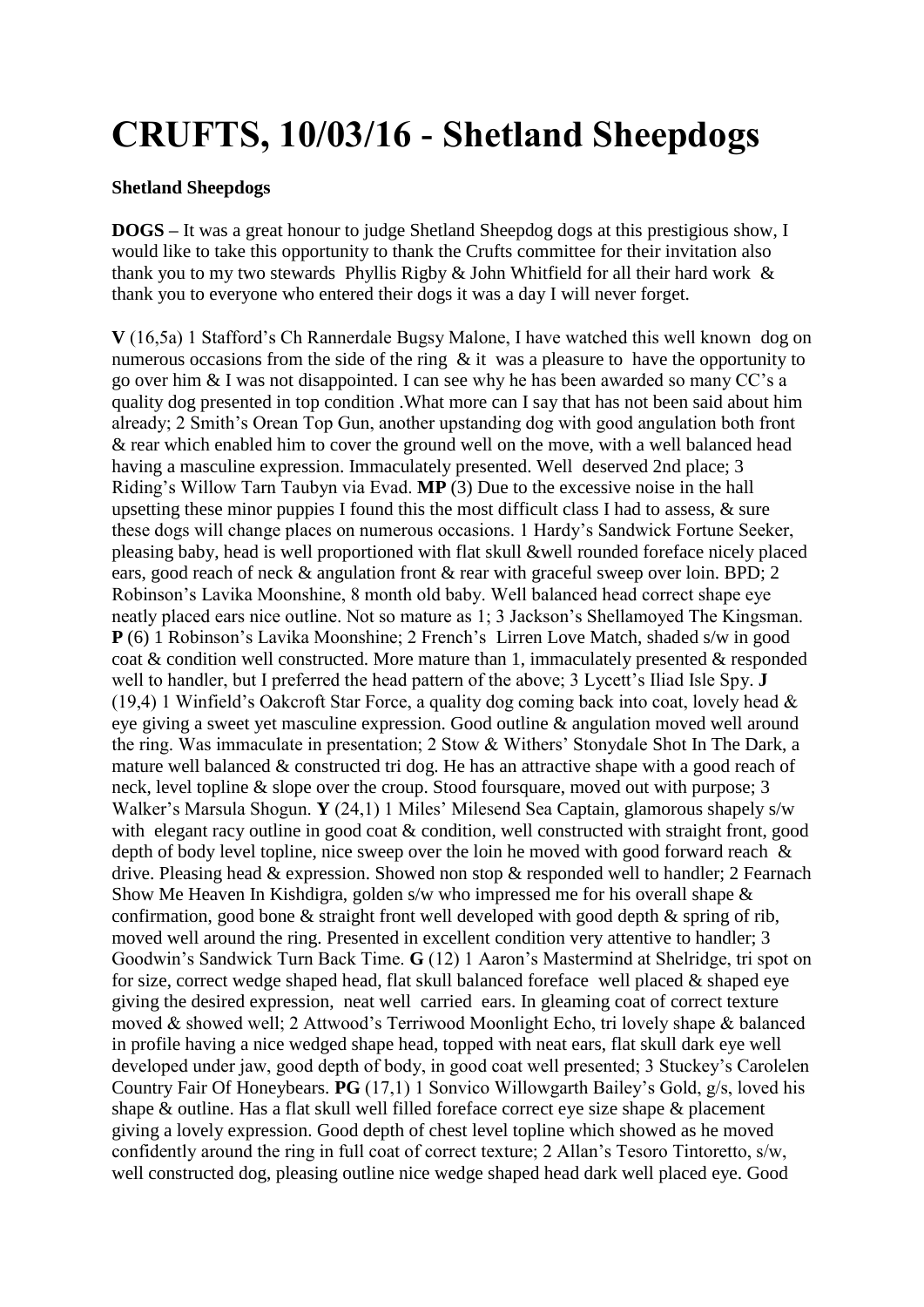depth of body. Moved freely around the ring. responded well to handler; 3 Hateley's Viewdale Mr Hilton. **ML** (18,2) 1 Trillou-Wilson's Shelridge Sangiovese, s/w. Attractive shape with a good reach of neck & level topline. His head is well balanced with a flat skull good foreface & under jaw. Well presented cooperated well with handler moved freely around the ring; 2 Stock's Chemist Black Wizard, tri spot on for size. Well balanced head with well filled foreface, good underjaw & correctly shaped placed dark eye. Good reach of neck level topline & slope over the croup. His coat is jet black & the correct texture. Moved well; 3 Gatheral's Herds Humphrey. **L** (14) 1 Miles' Lavika Time Will Tell at Milesend, I have admired this s/w dog since he was a puppy from the side of the ring. Appealed for his overall shape shown in immaculate condition. Lovely outline, correct wedge shaped head, flat skull, balanced foreface, neat ears well placed dark eye giving a lovely expression. Good depth of chest, level topline graceful sweep over the croup. Covered the ground well when on the move. RCC; 2 Weller's Evad Star Gazer, g/s, quality male presented in full coat of correct texture of which I would have just liked a little less as I felt I it distracted from his overall shape. Lovely head eye & expression. Good construction which showed as he moved around the ring; 3 Pearson's Dancing To The Blues at Edglonian. **O** (22,4) 1 Akesson's Cib/Se/Fi/No/Dk Ch Windcrest Stylish Move, it was indeed a great pleasure to handle this dog who demanded my attention as he entered the ring, a superb example of our breed. A balanced dog good depth of body  $\&$  spring of ribs superb hindquarters excellent neck  $\&$ shoulder he moved well with good front extension as his construction suggests. Head is well balanced with flat skull & well rounded foreface, the eye is dark well placed giving the desired expression. He was groomed to perfection I was very pleased to award him the CC & with my co-judge BOB & to see him take G3. Well done; 2 Partridge's Rainelor Razzmattaz, shaded & white a sound dog, excellent proportions, moulded wedge shaped head, flat skull well placed correct dark eye neat ears, arched neck of good length balanced body shape adequate bone, deep chest, level topline, good sweep over croup, well let down hocks moved soundly; 3 Scott's Ch Degallo The Ultimate. **GC** (14) 1 Edward's Castlerose Spirit Master, b/m dog who has a good reach of neck, level topline & strong well angulated hindquarters which gives him the drive from behind & his good front assembly enables him to reach forward well on the move. Excellant presentation; 2 Bastiani & John's Faitmoireverjocker Desromarinside Mayerling at Aubershill, mature s/w, excellent body coat & condition, nicely balanced moved well; 3 Sangster's Chalmoor Blue Sky.

## **JANE MOTTRAM**

**BITCHES –** First I would like to say thank you to the Cruft's Committee for inviting me to judge their prestigious show & to my stewards Derek Rigby & Ray Grice for their fantastic help. I would also like to thank everyone who entered, it was my most memorable judging appointment

**V** (20,3a) 1 Barnett's Ch Railway Crystal Star, 7 year old b/m of excellent colour immaculately presented & of ideal size. Well constructed front & rear with a well balanced head & nicely placed ears which she used well & co operated with handler; 2 Stafford's Ch Rannerdale Star O' The North, s/w in lovely coat & condition with good bone, correct wedge shaped head, well placed & shaped eye giving a sweet expression, neatly placed ears which she used to full advantage; 3 Nixon's Ch Japaro Designed In Dreams. **MP** (1) 1 Ambler's Watchwod's Sweetheart, 8 month old b/m of great charm with correct wedge shape head, flat skull & correct stop. Attractive outline with graceful sweep over the croup. Moved freely.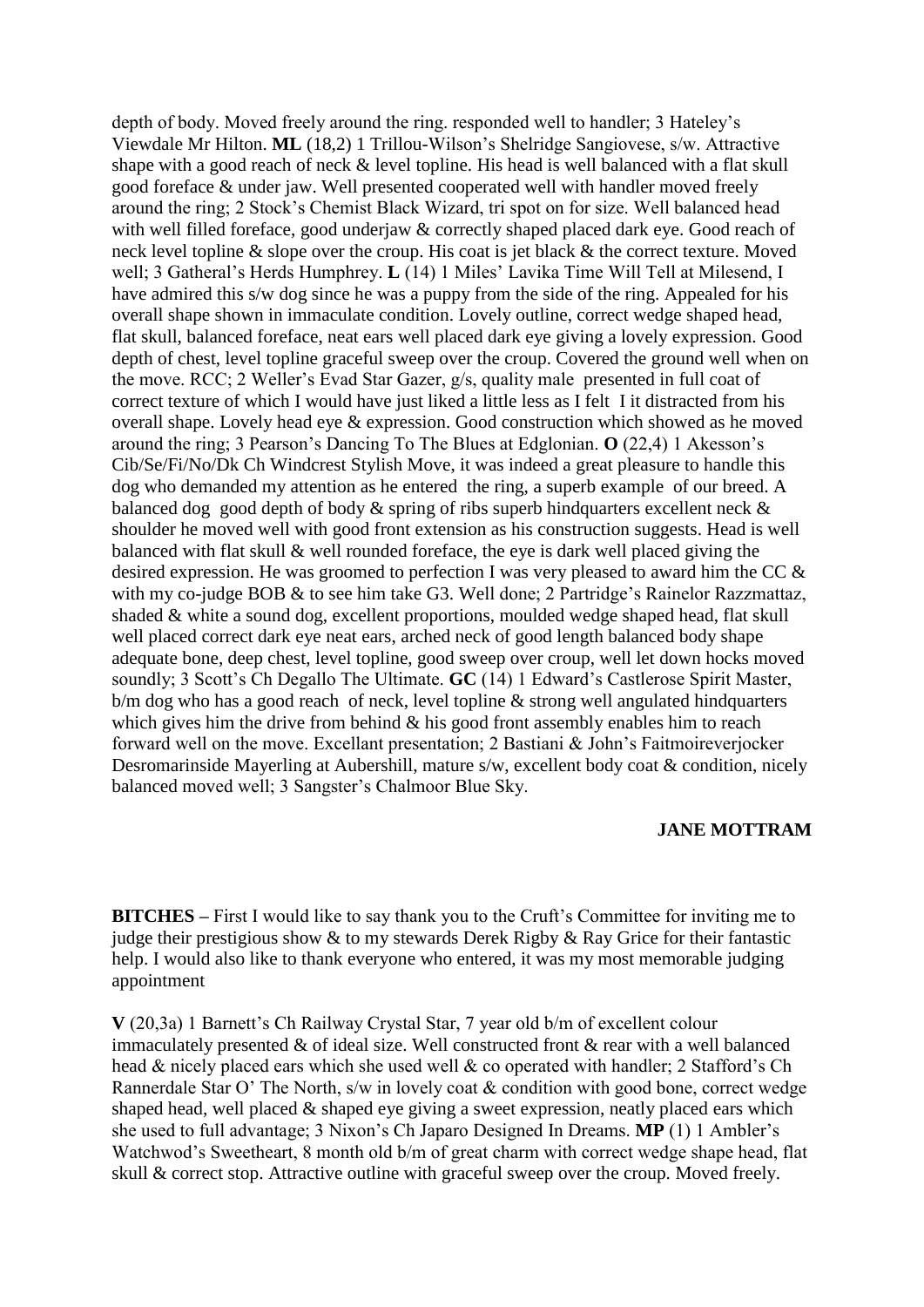BPB, BP. **P** (8,1) 1 Robinson's Lavika Good Luck, very feminine s/w of correct size & type. Attractive outline & wedge shape head with a flat skull & rounded fore face. Neatly placed ears & good eye placement giving the desired expression; 2 Parkes Milesend Sweet Whispers, 9 month old golden s/w in nice coat. Balanced head with good stop, flat skull & good ear carriage, & sweet expression, moved with ease; 3 Smith's Orean Rambling Rose. **J** (14) 1 Daniel's & Taylor's Pepperhill Kicks'n Flicks, b/m of good colour with a rich tan to enhance her outlook. Lovely head & expression with well moulded fore face & neat ears, good bone & attractive outline good front & rear angulation. Has a bright future; 2 Deveson's Janetstown Je Suis, attractive s/w of correct size, pleasing outline & well balanced head flat skull & level topline, neat well carried ears which she used to full advantage; 3 Fiisher's Shellamoyed Babycham. **Y** (15,1) 1 Hateley's Willowgarth Tangerine Lace at Mohnesee, s/w of ideal size in excellent coat & condition. Lovely wedge shaped head, flat skull, rounded muzzle. Well placed & shape dark eye giving that desired sweet expression. Neat well carried ears which used to full advantage. Attractive outline & moved freely round the ring. RCC; 2 Fisher's Shellamoyed Blue Heaven, b/m of good colour. Well balanced head with moulded foreface & correct placed stop & eye placement. Good front & rear angulation, level topline with graceful sweep over the croup. Elegant on the move. Two bitches with a bright future; 3 Weller's Dukeson Chasin'stars over Evad. **G** (26,2) This was a truly lovely class with some nice bitches going home without a card. 1 Robert's Willowgarth Love Story Golden, s/w of correct size & substance. In excellent coat with correct wedge shaped head, flat skull balanced foreface, well placed & shaped dark eye giving the desired sweet expression, neat well carried ears which she used to full advantage. Moved freely with drive. One we will hear a lot more of in the future; 2 Fisher's Rowancrest Blue Champaigne at Shellamoyed, well broken merle of good colour with well balanced head  $\&$  rounded muzzle, attractive outline with good reach of neck & level topline & bend of stifle, cooperated well with handler; 3 French's Lindfern Bee Enchanted. **PG** (14,2) 1 Miles' Milesend Bluebell, b/m of good colour & correct size balanced head, nicely constructed front & rear which showed when on the move, used her ears to full advantage; 2 Scott's Look Who's at Degallo, s/w with well balanced head, flat skull & correct stop. Well placed eye giving a sweet expression. Neat well carried ears which she used well; 3 Lycett''s Herds Hallicia at Iliad. **ML** (14,2) 1 Bray's LIanbray Locked In Love, s/w in lovely coat & condition with correct wedge shaped head well placed dark eye giving a sweet expression. Attractive outline with a graceful sweep over the croup. Covered the ground well when on the move; 2 Finnegan's Fearnach Custom Made for Lukinwuf, glamorous s/w of ideal size, nicely balanced head with sweet expression. Neat ears which she used to her advantage moved soundly around the ring; 3 Deveson's Lucky Liaison at Lianbray. **L** (12) 1 Robinson's Lavika Life Time, golden s/w of ideal size, wedge shaped head with flat skull & correct stop. Well placed eye giving a sweet expression topped with neat well carried ears. First class presentation & her handler made the most of her; 2 Dunne's Odessa Z Paunochnaga Lesu at Longrange, b/m of lovely colour with correct wedge shaped head, flat skull & correct stop. Attractive outline & level topline with graceful sweep over the croup. Good hind angulation & elegant on the move; 3 Wilkie's Avonbank Wish Upon A Star, **O** (20.4) 1 Robinson's Ch Lavika Summer Time, elegant s/w with very attractive outline who I judged as a puppy at Bath in 2013 giving her BP, correct wedge shaped head well placed & shaped dark eye giving the desired expression. Neat well placed ears which she used to full advantage. Moved around the ring with drive & style & cooperated full with her handler. It gave me great pleasure to award her the CC; 2 Moore's Ch Sanscott Sweet City Woman, another feminine s/w with an attractive outline of ideal size with a well balanced head  $\&$  sweet expression. Cooperated well with her handler  $\&$  moved round the ring with drive; 3 Scott's Ch Degallo For Real. **GC** (13) 1 Deveson's Lucky Liaison at Lianbray, shaded s/w of correct size. Well balanced head with flat skull &